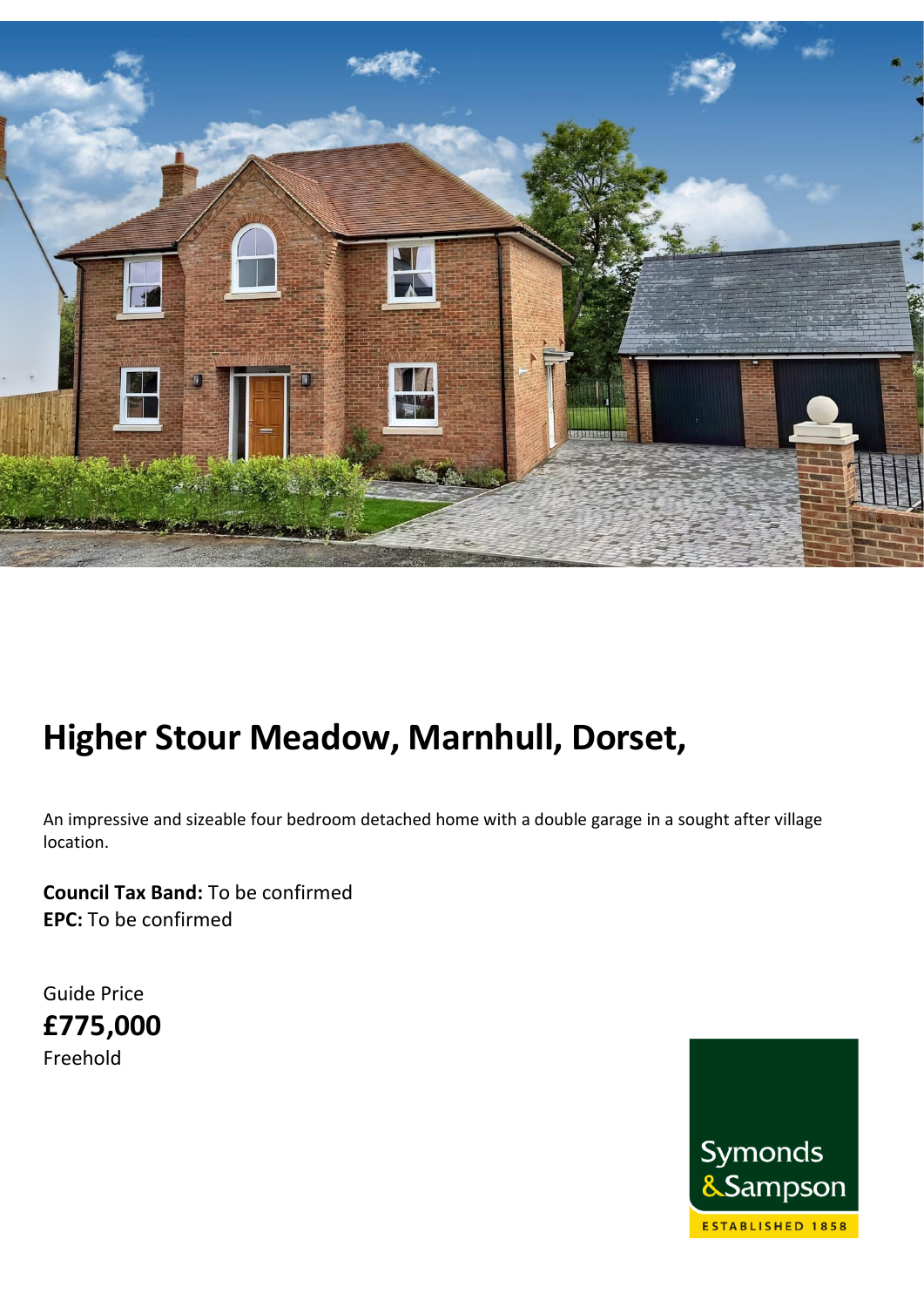# 7 Higher Stour Meadow

Marnhull, Dorset, DT10 1NS

Bespoke development of 9 houses built by award winning AMB Developments Ltd Beautiful detached brand new house approximately 1712 sq ft Sought after North Dorset village with churches, pubs, schools, shops and amenities Close to Sturminster, Gillingham and Shaftesbury 10 Year ICW guarantee Council Tax Band TBC

#### **Accommodation**

Please see floor plan.

#### Viewing strictly by appointment through Symonds & Sampson Sturminster Newton office on 01258 473766

#### The Property

A brand new four double bedroom bespoke detached house built by AMB Developments with beautifully designed architectural features overlooking fields to the rear situated close to the heart of the village offering an extensive range of amenities. The front door opens into a light-filled entrance hall off which are the principle rooms, stairs to the first floor and a cloakroom with built in storage. The large kitchen / diner is state of the art with integrated Neff appliances to include a double oven, dishwasher, fridge / freezer and induction hob and feature bay window over looks the rear garden. From the kitchen a door leads into the utility room with space and plumbing for a washing machine, space for another appliance and a door leads outside. The generous sitting room has a triple aspect, features a fire place with a woodburner and French doors open out to the garden.

On the first floor landing there is an airing cupboard and four double bedrooms with bedroom one having an ensuite shower room and there is a separate bathroom.

Room measurements: GROUND FLOOR Living Room 3.79m x 6.49m 12'5" x 21'3" Dining Room 3.68m x 3.98m 12' x 13' Kitchen 3.68m x 3.30m 12' x 10'9"

#### FIRST FLOOR

Master Bedroom 3.71m x 3.54m 12'2" x 11'7" Bedroom 2 3.83m x 3.58m 12'6" x 11'8" Bedroom 3 3.71m x 2.83m 12'2" x 9'13" Bedroom 4 3.50m x2.79m 11'5" x 9'1"

Approximately 1712 sq ft.

Please note, all imagery, floor plans, and dimensions are approximate and indicative only. Each layout and sizes may vary. Each plan may be at a different scale to others within this brochure.

#### Situation

Marnhull is one of the largest villages in England with a thriving community life and is celebrated in Thomas Hardy's Tess of the D'Urbervilles. It has two public houses, two primary schools, three churches, doctors' surgery, pharmacy, carpet and soft furnishing shop,



two grocery shops (one with a post office), hairdresser and beauty salon. There are many clubs and societies, and it is surrounded by beautiful countryside. More extensive shopping, business and recreational facilities are available in Sturminster Newton 3½ miles whilst the larger towns of Shaftesbury 6 miles and Gillingham 6 miles, together with Sherborne 11 miles, are all easily accessible.

The A303 is to the north of Gillingham linking with the M3 to London. Mainline railway stations in Gillingham and Sherborne with a regular service to London Waterloo taking about 2 hours.

The area is well known for a number of independent schools including Port Regis at Motcombe, Hazlegrove at Sparkford, Sherborne Schools and Bryanston near Blandford. There are two primary schools in Marnhull and secondary schools in Sturminster Newton and Gillingham.

#### Directions

From Sturminster Newton drive to Marnhull on the B3092 passing through Hinton St Mary. On reaching the village, turn left into New Street passing the church and the shop and turn right into Kentisworth Road. The entrance to Higher Stour Meadows will be found at the bottom of Kentisworth Road.

#### Outside

Outside there is a large fully enclosed rear garden laid to lawn with a terrace perfect for entertaining guests, off road parking and a double garage with a personnel door, power and light.

#### Services

Mains water, electricity, drainage and gas are connected to the property. Gas fired central heating. Underfloor heating to the ground floor and radiators on the first floor.

#### Local Authority

Dorset Council Tel: 01258 454111 Council Tax Band: TBC

#### Agent's Note

There will be a maintenance charge for each property for the communal areas. Charge TBC.

#### **CHO May 2022**



## 01258 473766

Symonds & Sampson LLP Agriculture House, Market Place, Sturminster Newton, Dorset, DT10 1DU sturminster@symondsandsampson.co.uk www.symondsandsampson.co.uk

IMPORTANT NOTICE: Symonds & Sampson LLP and their Clients give notice that: 1. They have no authority to make or give any representations or warranties in relation to the property. These particulars do not form part of any offer or contract and must not be relied upon as statements or representations of fact. 2. Any areas, measurements or distances are approximate. The text, photographs and plans are for guidance only and are not necessarily comprehensive. It should not be assumed that the property has all necessary Planning, Building Regulation or other consents, and Symonds & Sampson have not tested any services, equipment, or  $f$ 



SURVEYS I VALUATIONS I PLANNING I LETTINGS